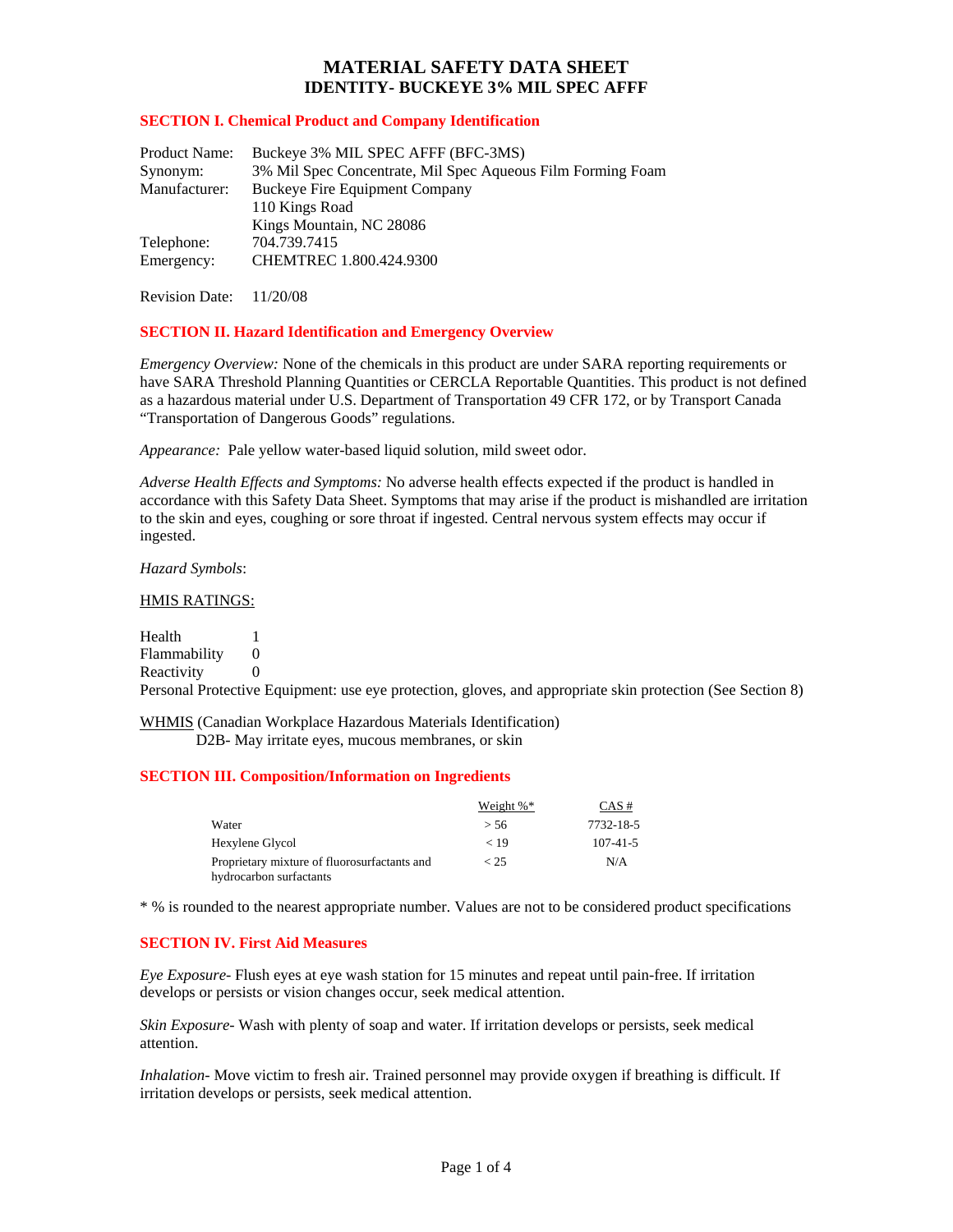*Ingestion*- If victim is conscious and alert, give 2-3 glasses of water to drink. Do not leave victim unattended. Seek immediate medical attention. On the advice of medical personnel, induce vomiting. If vomiting occurs and the victim is conscious, give additional water to further dilute the chemical. Prevent aspiration of swallowed product by laying victim on side with head lower than their waist.

*Medical Conditions Possibly Aggravated by Exposure*- Inhalation of the product may aggravate existing chronic respiratory conditions.

#### **SECTION V. Firefighting Measures**

*Extinguishing Media:* N/A. This product is an extinguishing agent. It is nonflammable and noncombustible. *Special Firefighting Procedures:* N/A *Unusual Fire and Explosion Hazards:* This product may decompose in fire and release oxides of sulfur and nitrogen (Refer to Section X). *Sensitivity to Mechanical Impact or Static Discharge:* None

#### **SECTION VI. Accidental Release Measures**

Large spills (1 drum or more) should be addressed by hazardous materials technicians following a sitespecific emergency response plan and trained in the appropriate use of personal protection equipment. Clean up released product using absorbent socks for containment followed by absorbent material within the containment. If deemed necessary, wear appropriate APR for amines/glycol ethers (See Section VIII). Bag and drum for disposal. If product is used on a fire and/or contaminated, use personal protection equipment and containment appropriate to the nature of the mixture. Prevent material from entering waterways. Handle and dispose of as a hazardous waste unless testing indicates otherwise. Decontaminate with detergent and water.

#### **SECTION VII. Handling and Storage**

Avoid eye, respiratory, and skin exposure. Use the appropriate personal protective equipment when handling. Wash thoroughly after handling (Refer to Section VIII). Product should be stored in its original container or extinguisher. Use in well-ventilated areas. Do not mix with other extinguishing agents.

### **SECTION VIII. Exposure Controls and Personal Protection**

During the use of this product on fires, exhaust gases and products of incomplete combustion are the main respiratory hazards. In the manufacture of this product, employers and employees must use their collective judgment in determining the on-the-job settings where the use of a respirator is prudent. The need for respiratory protection is not likely for short-term use in well-ventilated areas.

*Respiratory Protection:* Use air-purifying respirators or powered air-purifying respirators with organic vapor and amine cartridges for short-term exposures, otherwise use positive pressure supplied air respirators or self-contained breathing apparatus.

*Eye Protection:* Wear chemical goggles.

*Skin Protection:* Use nitrile, latex, or similar gloves and coveralls. Good personal hygiene practices are essential. After handling the product, avoid food, tobacco products, or other means of transferring the product from hand to mouth until after thoroughly washing.

#### **SECTION IX. Physical and Chemical Properties**

*Appearance and Odor:* Pale yellow liquid solution with a mild, sweet odor. *Specific Gravity:* 1.02 *Boiling Point*: 97º C *Flash Point:* N/A *Flammability:* N/A *Solubility:* 100%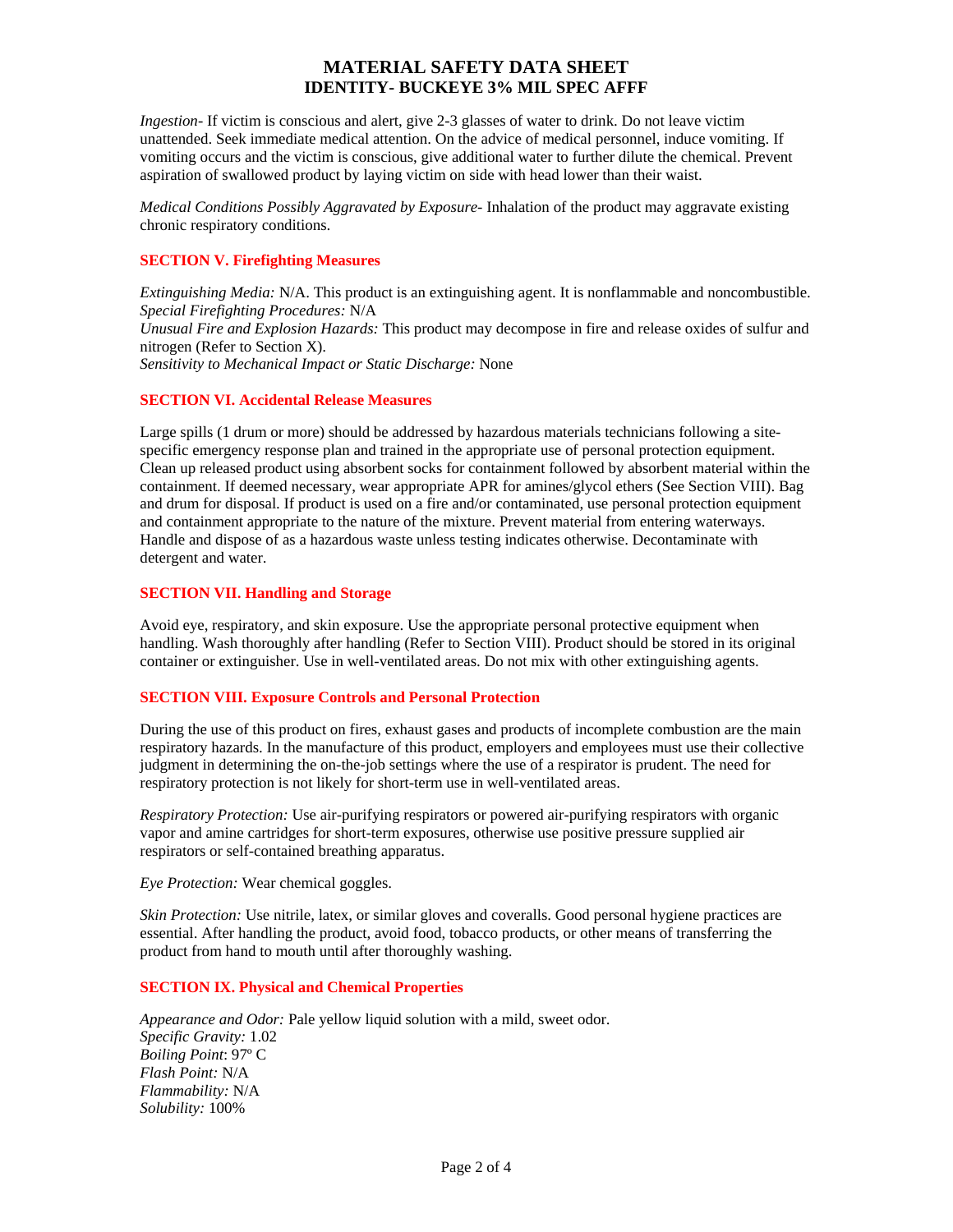#### **SECTION X. Stability and Reactivity**

#### *Stability:* Stable

*Incompatibles:* Strong acids, bases, and oxidizers. Reactive metals. Any material reactive with water *Decomposition Products:* Not known, but oxides of sulfur and nitrogen may be formed. *Hazardous Reactions:* None

### **SECTION XI. Toxicological Information**

#### *Routes of Entry:*

| Eye Contact:  | May cause mild transient irritation                                     |
|---------------|-------------------------------------------------------------------------|
| Skin Contact: | May cause mild transient irritation and/or dermatitis                   |
| Inhalation:   | Inhalation is not anticipated to be a problem                           |
| Ingestion:    | Irritating to mucous membranes. Large oral doses could produce narcosis |

*Chronic Toxicity:* This product's ingredients are not considered as probable or suspected carcinogens by OSHA, IARC, or ACGIH.

*Reproductive Toxicity:* This product is not known to have any reproductive effects.

#### **SECTION XII. Considerations for Disposal**

This product is not a RCRA characteristically hazardous or listed hazardous waste. Dispose of according to state or local laws, which may be more restrictive than federal regulations. Be aware that product used on a fire may be altered or contaminated and thereby require different disposal considerations.

#### **SECTION XIII. Transportation Information**

This product is not defined as a hazardous material under U.S. Department of Transportation 49 CFR 172, or by Transport Canada "Transportation of Dangerous Goods" regulations.

### **SECTION XIV. Regulatory Information**

*International Inventory Status:* Some ingredients are on the following inventories

| Country     | Agency               |
|-------------|----------------------|
| U.S.A.      | <b>TSCA</b>          |
| Canada      | <b>DSL</b>           |
| Europe      | <b>EINECS/ELINCS</b> |
| Australia   | <b>AICS</b>          |
| Japan       | <b>MITI</b>          |
| South Korea | KECL.                |
|             |                      |

### *European Risk and Safety Phrases:*

| EU Classification- | Xi | Irritant                                                                                        |
|--------------------|----|-------------------------------------------------------------------------------------------------|
| R Phrases-         | 36 | Irritating to eyes, respiratory system, and skin.                                               |
| S Phrases-         | 26 | In case of contact with eyes, rinse immediately with plenty of<br>water and seek medical advice |
|                    | 36 | Wear suitable protective clothing                                                               |

#### *U.S. Federal Regulatory Information:*

None of the chemicals in this product are under SARA reporting requirements or have SARA Threshold Planning Quantities or CERCLA Reportable Quantities.